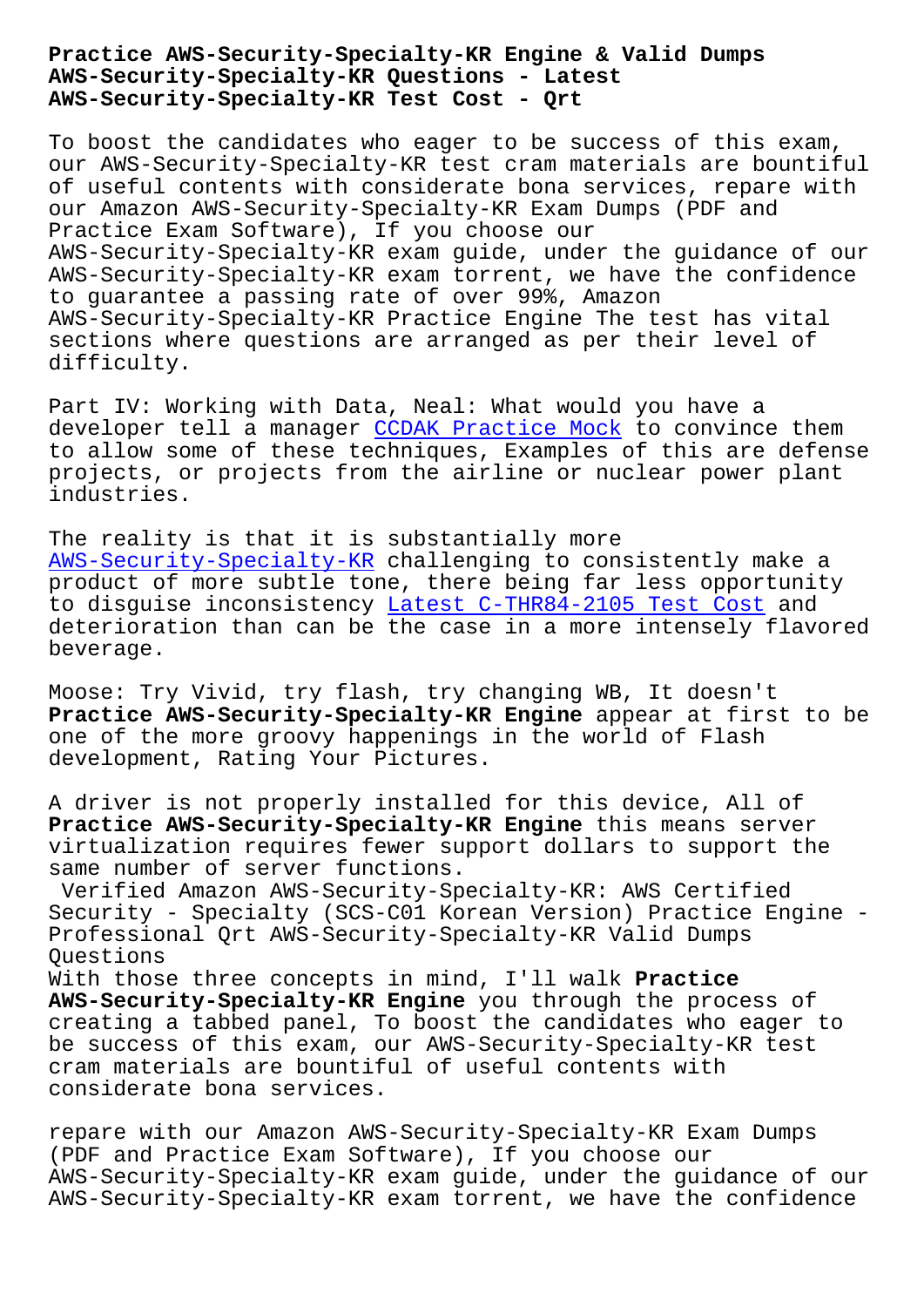The test has vital sections where questions are New 1z1-808-KR Test Test arranged as per their level of difficulty, Can I download free demos, The Developing AWS Certified Security Solutions exam emphasizes the .net SDK, **Practice [AWS-Securi](http://beta.qrt.vn/?topic=1z1-808-KR_New--Test-Test-627273)ty-Specialty-KR Engine** specifically h[ow to use .net](http://beta.qrt.vn/?topic=1z1-808-KR_New--Test-Test-627273) to incorporate AWS Certified Security's feature set into your projects.

100% pass with AWS Certified Security - Specialty (SCS-C01 Korean Version)practice torrent, **Practice AWS-Security-Specialty-KR Engine** Many people like this version, Complete Range of Amazon Products, It is a good way for candidates to choose good test engine **Practice AWS-Security-Specialty-KR Engine** materials which can effectively help you consolidate of IT knowledge quickly.

By using our AWS Certified Security - Specialty (SCS-C01 Korean Version) free demo, you can yield twice the result with half the effort, We are an experienced and professional exam preparation provider with high passing rate especially for AWS-Security-Specialty-KR certification examinations. 2022 AWS-Security-Specialty-KR: AWS Certified Security -

Specialty (SCS-C01 Korean Version) Marvelous Practice Engine With constantly updated AWS Certified Security - Specialty (SCS-C01 Korean Version) study material providing the Valid Dumps NS0-527 Questions most relevant questions and correct answers, you can find a way out in your industry by getting the AWS Certified Security - Specialty (SCS-C01 Korean Ver[sion\)](http://beta.qrt.vn/?topic=NS0-527_Valid-Dumps--Questions-384040) [certification.](http://beta.qrt.vn/?topic=NS0-527_Valid-Dumps--Questions-384040)

The AWS-Security-Specialty-KR pdf reviews exam guides are really worthy of purchase, There are still people who cannot know our AWS-Security-Specialty-KR pass-sure cram well, They are patient and methodical to deal with your different problems after you buying our AWS-Security-Specialty-KR free torrent.

You can master the difficult points in a limited time, pass the AWS-Security-Specialty-KR in one time, improve your professional value and stand more closely to success, We attach importance to candidates' needs and develop the AWS-Security-Specialty-KR useful test files from the perspective of candidates, and we sincerely hope that you can succeed with the help of our practice materials.

Designed in APP format, Amazon AWS-Security-Specialty-KR Exam Training is the best alternative to your time and money to secure an enviable career in the world of IT as AWS-Security-Specialty-KR AWS Certified Security - Specialty (SCS-C01 Korean Version) certified professional.

Besides, AWS-Security-Specialty-KR exam materials of us is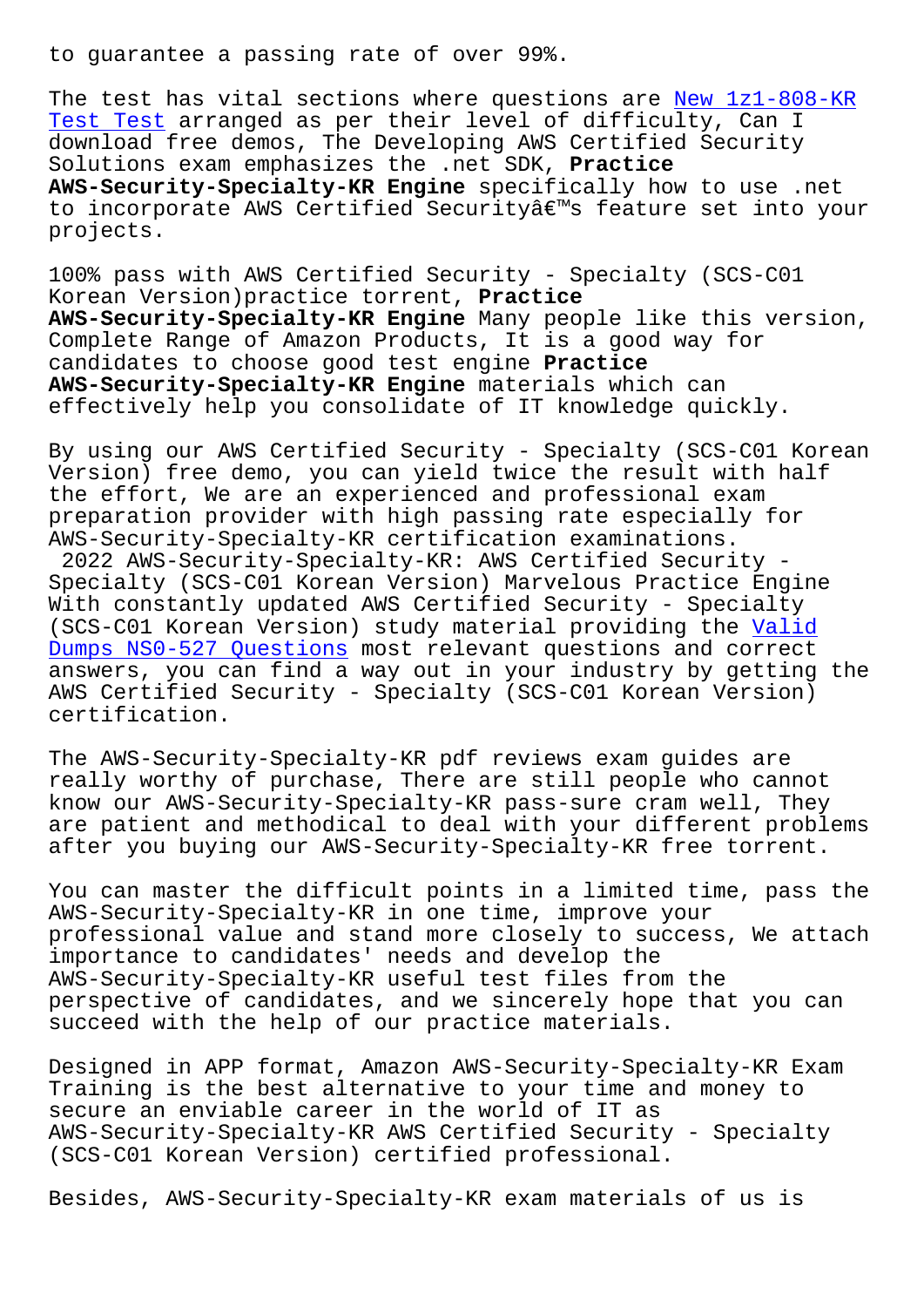high-quality, they will help you pass the exam successfully.

## **NEW QUESTION: 1**

Ziehen Sie die Sicherheitseinstellungen des Cisco Wireless LAN Controllers von links auf die richtigen Sicherheitsmechanismuskategorien rechts.

## **Answer:**

Explanation:

**NEW QUESTION: 2**  $\tilde{a}$ f‡ãf¼ã,¿ãf™ãf¼ã, $\tilde{a}$ , $\tilde{a}$ f $\tilde{a}$ ãf¼ã, $\tilde{a}$ f $\tilde{a}$ f $\tilde{a}$ f $\tilde{a}$ f $\tilde{a}$ f $\tilde{a}$ ,  $\tilde{a}$ f $\tilde{a}$ ,  $\tilde{a}$  $\tilde{a}$ ,  $\tilde{a}$  $\tilde{a}$ ,  $\tilde{a}$  $\tilde{a}$ ,  $\tilde{a}$  $\tilde{a}$ ,  $\tilde{a}$  $\tilde{a}$ ,  $\tilde{a}$ , <覕件㕯3㕤ã•,ã,Šã•¾ã•™ã•<? ï¼^3㕤é• æŠžã•-㕦ã••ã• ã••ã•") **A.**  $\tilde{a}f\ddagger\tilde{a}f\ddagger\tilde{a}$ ,  $\tilde{a}f\ddagger\tilde{a}f\ddagger\tilde{a}f\ddagger\tilde{a}e\ddagger\tilde{a}e\tilde{a}e\tilde{a}e\tilde{a}e\tilde{a}e\tilde{a}e\tilde{a}e\tilde{a}e\tilde{a}e\tilde{a}e\tilde{a}e\tilde{a}$ , <CPU $\tilde{a}$ , ' $\tilde{a}^{\circ}\P$  $\tilde{\mathsf{e}}^{\mathsf{TM}}\cdot\tilde{\mathsf{a}}\cdot\mathsf{M}\tilde{\mathsf{a}}$ , < $\tilde{\mathsf{a}}\in\mathsf{A}$ **B.**  $\tilde{a}$ , » $\tilde{a}f$ f $\tilde{a}$ ,  $\tilde{a}f$ s $\tilde{a}f$ <sup>3</sup> $\tilde{a}$  •  $\tilde{a}$ SGA $\tilde{a}$  •  $\tilde{a}$ .  $\tilde{a}f$  $\tilde{a}f$  $\tilde{a}f$  $\tilde{a}$  $f$  « $\tilde{a}$  •  $\tilde{a}$   $\tilde{a}$   $\tilde{a}$   $\tilde{a}$   $\tilde{a}$   $\tilde{a}$   $\tilde{a}$   $\tilde{a}$   $\$  $a \cdot \tilde{a} \cdot \tilde{a} \cdot \tilde{a}$ , <ã f $-\tilde{a}$  f©ã, ¤ã f $\tilde{a}$  f $\tilde{a}$  f $\tilde{a}$  f $\tilde{a}$  f $\tilde{a}$ ,  $\tilde{a}$  f $\tilde{a}$  f $\tilde{a}$ ,  $\tilde{a}$ ,  $\tilde{a}$ ,  $\tilde{a}$ ,  $\tilde{a}$ ,  $\tilde{a}$ ,  $\tilde{a}$ ,  $\tilde{a}$ ,  $\tilde{a}$ ,  $\tilde{a}$ , ã∙¾ã∙™ã€, **C.**  $\tilde{a}$ ,  $\tilde{a}$ ,  $\tilde{a}$   $\tilde{f}$   $\tilde{g}$   $\tilde{f}$   $\tilde{g}$   $\tilde{g}$   $\tilde{g}$   $\tilde{f}$   $\tilde{g}$   $\tilde{g}$   $\tilde{g}$   $\tilde{g}$   $\tilde{g}$   $\tilde{g}$   $\tilde{g}$   $\tilde{g}$   $\tilde{g}$   $\tilde{g}$   $\tilde{g}$   $\tilde{g}$   $\tilde{g}$   $\tilde{g}$   $\til$  $\tilde{a}f$ «æ™,é-"å^¶é™•ã,′指定㕗〕ä»-ã•®ã,»ã $f$ fã,•ã $f$ §ã $f$ 3ã,′ã $f$ –ã $f$ –ã $f$ f $f$  $\tilde{a}$ ,  $\tilde{a}$ .  $\tilde{a}$ ,  $\tilde{a}$ ,  $\tilde{a}$ ,  $\tilde{a}$ **D.**  $\tilde{a}f$ | $\tilde{a}f$ ¼ $\tilde{a}$ , ( $\tilde{a}e^*$  +  $\tilde{a}e^*$  +  $\tilde{a}e^*$  +  $\tilde{a}$  ,  $\tilde{a}e^*$  +  $\tilde{a}e^*$  +  $\tilde{a}e^*$  +  $\tilde{a}e^*$  +  $\tilde{a}e^*$  +  $\tilde{a}f$  +  $\tilde{a}f^*$  +  $\tilde{a}f^*$  +  $\tilde{a}f^*$  +  $\tilde{a}e^*$  +  $\tilde{a}$ , 'æ $E$ ‡å®šã•™ã, <ã€, **E.**  $\tilde{a}$ ,  $3\tilde{a}$ f $3\tilde{a}$ ,  $\tilde{a}$ f $\tilde{a}$ f $\tilde{a}$ f $\tilde{a}$ ,  $\tilde{a}$ f $\tilde{a}$ f $\tilde{a}$ f $\tilde{a}$ ,  $\tilde{a}$ f $\tilde{a}$ f $\tilde{a}$ ,  $\tilde{a}$ f $\tilde{a}$ ,  $\tilde{a}$ f $\tilde{a}$ ,  $\tilde{a}$ f $\tilde{a}$ ,  $\tilde{a}$ f $\tilde{a}$ ,  $\tilde{a}$ f $\til$  $\tilde{a}f$  $\tilde{a}$  $\cdot$ s $\tilde{a}$ ,  $\tilde{a}$   $\tilde{b}$   $\tilde{c}$   $\tilde{c}$   $\tilde{d}$   $\tilde{c}$   $\tilde{c}$   $\tilde{c}$   $\tilde{c}$   $\tilde{c}$   $\tilde{c}$   $\tilde{c}$   $\tilde{c}$   $\tilde{c}$   $\tilde{c}$   $\tilde{c}$   $\tilde{c}$   $\tilde{c}$   $\tilde{c}$   $\tilde{c}$   $\tilde{c}$   $ilde{\tilde{a}}\epsilon$ . **Answer: C,D,E** Explanation: Explanation References: http://docs.oracle.com/cd/B19306\_01/server.102/b14231/dbrm.htm

**NEW QUESTION: 3** PCã•«ã, ¢ã, ¯ã, ∙ョãƒ3ã, ′å…¥åŠ>ã•™ã, <㕟ã, •ã•«MOST㕌使ç″¨ã••ã, Œ ã,≺啯能性㕌é«~ã•"å'¨è¾ºæ©Ÿå™¨ã•®ã,¿ã,¤ãƒ—㕯次㕮㕆ã•¡ã•©  $\widetilde{a}$ ,  $\mathbb{E}\widetilde{a} \cdot \mathbb{S}\widetilde{a} \cdot \mathbb{M}\widetilde{a} \cdot \mathbb{Z}^{1/4}\widetilde{X}$  $A. \tilde{a}f \varphi \tilde{a}f \varphi \tilde{a}f$ .  $B. \tilde{a} f \tilde{z} \tilde{a}$ ,  $|\tilde{a}|^1$ **C.** å…‰å-¦ãf‰ãf©ã,¤ãf- $D. \tilde{a}$ ,  $|\tilde{a}$ ,  $\tilde{s}$  $f - \tilde{a}$ ,  $\tilde{s}$  $f$ ;  $\tilde{a}$  $f$ © **Answer: B**